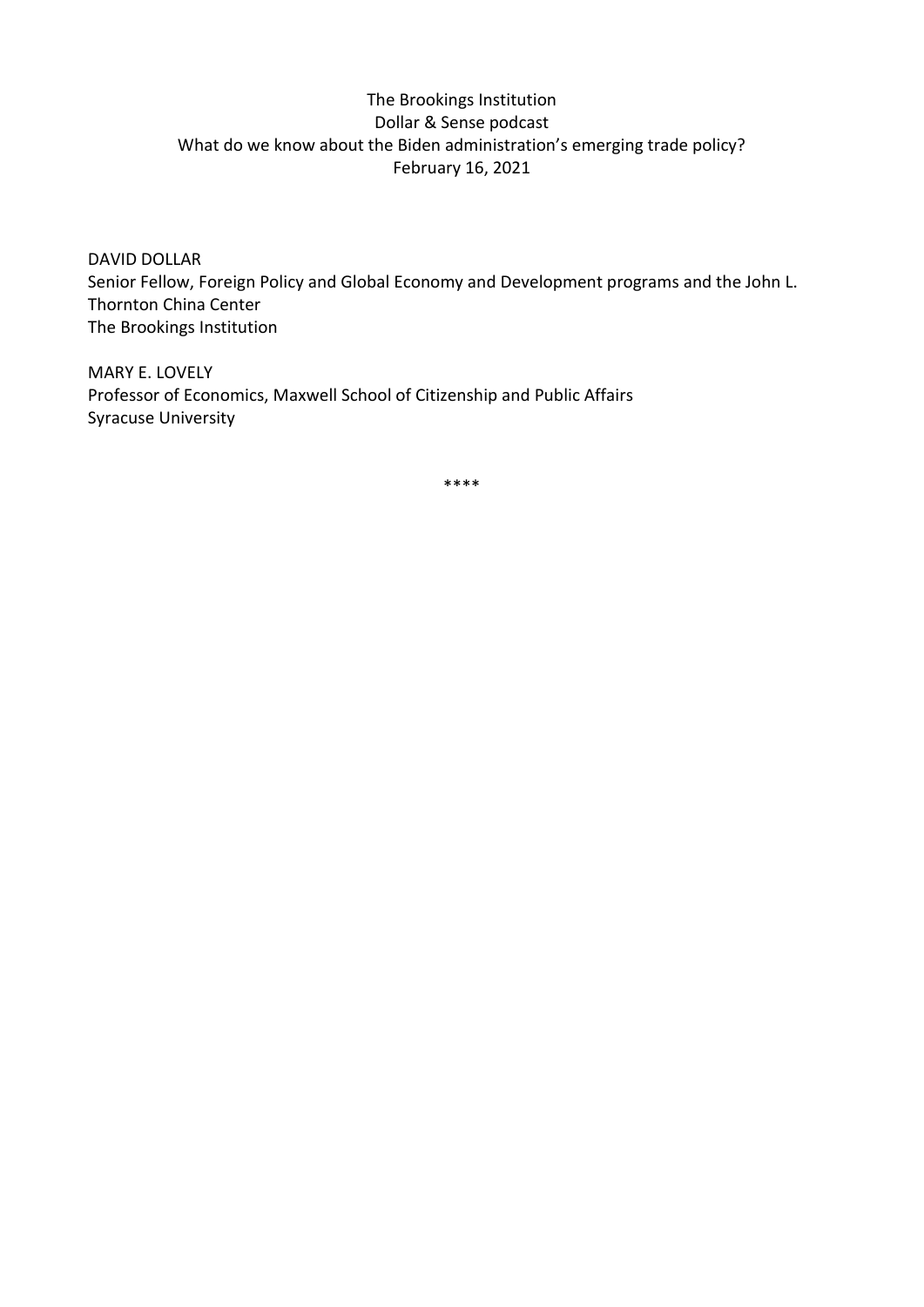**DAVID DOLLAR:** Hi, I'm David, the host of the Brookings trade podcast ["Dollar & Sense.](http://www.brookings.edu/dollarandsense)" Today, my guest is Mary Lovely, a professor of Economics at Syracuse University and a senior fellow at the Peterson Institute for International Economics. Immediately after the election, Mary wrote [a](https://www.piie.com/blogs/realtime-economic-issues-watch/memo-biden-administration-promoting-trade-maximize-american)  [memo](https://www.piie.com/blogs/realtime-economic-issues-watch/memo-biden-administration-promoting-trade-maximize-american) to the Biden administration on promoting trade to maximize American prosperity and inclusion. We are about one month into the new administration, so this is a good time to take stock of the trade policy that's emerging and hopefully there is still time to make recommendations. So, thank you for joining me, Mary.

Let's start with a hot button issue: the resilience of supply chains. There is a lot of concern about the U.S. importing medical equipment or other things related to the COVID-19 pandemic. What should the U.S. be doing to build up resilience? I mean, is there a problem here?

**MARY LOVELY:** Yeah, it's a great question. You know, we did see that the unprecedented circumstances of COVID-19 did catch companies and governments off guard. Many countries didn't have the equipment and medicines they needed to respond. Even today, we are seeing that the U.S. has, in some areas, companies that have a surplus of N95 masks and there are still health care workers who claim they can't get access to them. So we have supplies in the wrong place, no supply, unmet demand.

This is not just a U.S. problem. The European Union has both been exporting and trying to control exports of now vaccines and vaccine supplies. Mexican hospitals are having trouble getting oxygen; people are dying without access to oxygen. So even today, almost a year into this, we are still having these problems. So the question is, you know, what do we do about it?

A lot of focus has been on so-called resilience. I think it's something that, you know, C-suites already took account of. Of course, one of the key things in supply chain management is to make sure that your supply chain is resilient. So we have to recognize that what we are experiencing is just very unusual and extreme. So it's not going to be perfect. We are testing the system.

Then, of course, the other question is to focus on governments. You know, are we witnessing sort of massive government failure? In a lot of ways I think we are. We realize that the government had let stockpiles deplete, had not been maintained. That they have tripped up in their plans to improve supply chains, as in the United States which has funded a lot of companies to turn to producing things like N95 masks and then not figured out how to get them where they need to go.

So I think there will be a lot of Monday morning quarterbacking, but really what we need to do is to take a hard look at what we need to do to be prepared for the next epidemic and take seriously what we hear from virologists and others about what is coming next. That means we have to recognize that it's going to be costly. [...] It's something that we can't afford not to spend on. For example, having stockpiles means that those stockpiles have to be maintained and replaced. So I think this is much more than about global supply chains—there has been a lot of focus on that we really need to focus on the public aspect of it as well.

**DOLLAR:** One aspect of that whole debate is to what extent we should be making things in America versus importing things. So beyond the supply chain resilience issue, there is a more general question about "Buy America." President Biden has signed an executive order that, as I understand it, is really just kind of reviewing the situation. But we are talking about some very large stimulus spending, and probably more relevant we are hopefully—I hope we are going to get a large infrastructure bill. So there is a lot of potential government spending coming down the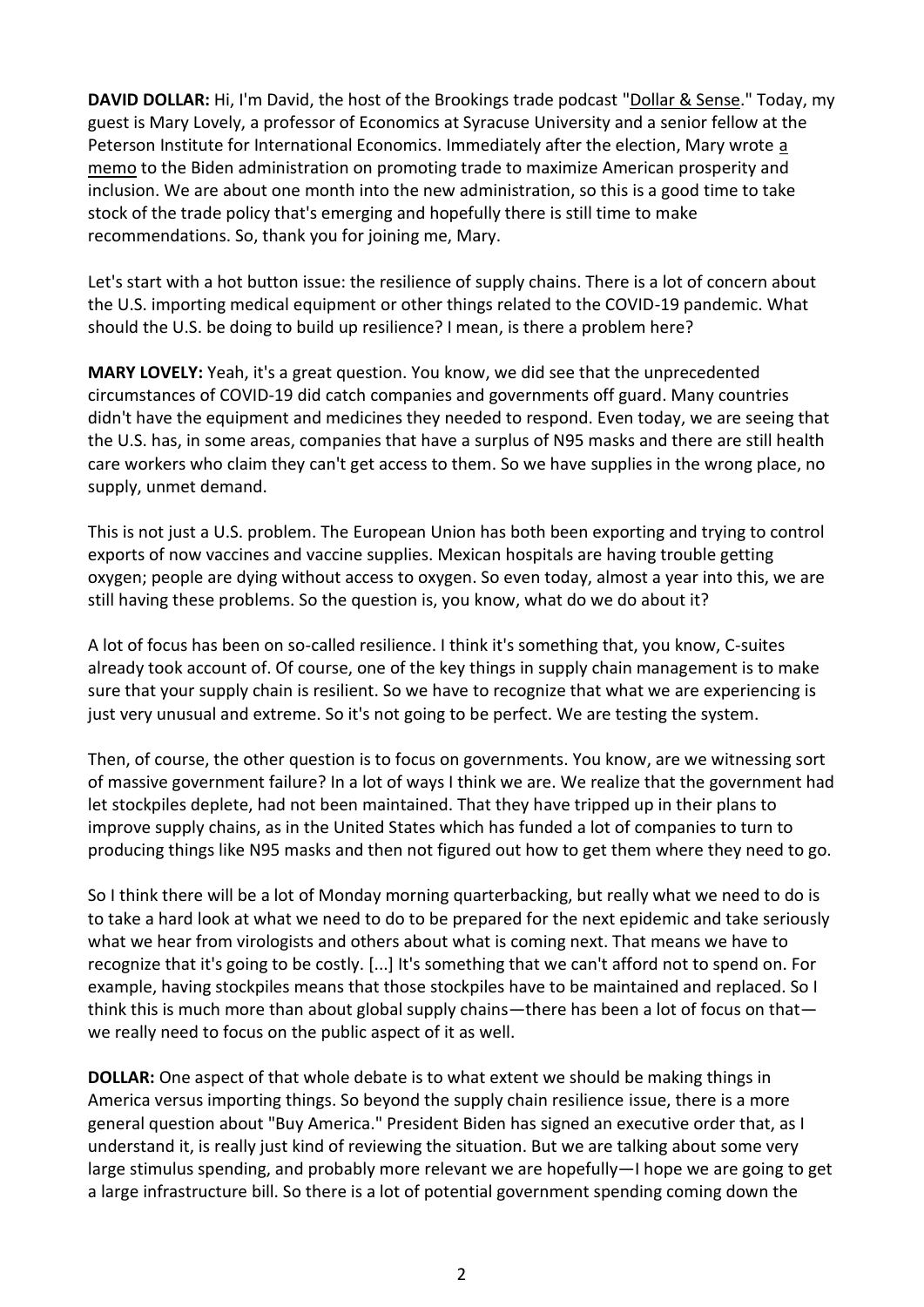road that could be affected by Buy American provision. So, what are the pros and cons of these kind of provisions?

**LOVELY:** Yeah, I clearly see that one segues into the other and that I think we will see a move to Buy America on things like PPE and essential medical supplies. One big pro for Buy America provisions is that they are very popular with voters. It seems to make sense to voters that if they are spending money that it should go to American jobs. But, you know, there's some problems with that logic. I think one is that it kind of misunderstands how job creation happens. It fails to take account of the fact that macroeconomic conditions often dictate what's happening in terms of the total number of jobs.

You are very familiar with this, David, and I'm sure you have covered it on past podcasts. So, you save a job at one plant, or you keep a job at one point, but of course taxpayers have to spend more to get the supplies. So you lose a job someplace else because eventually someone has to pay for the extra amount that we use if we require American rolling stock, for example, to go back to infrastructure. So a big con, or a negative for Buy America, is this going to cost the taxpayers more, and state and local governments are going to have fewer options in terms of which products they can choose.

On the other hand, right now the U.S. government mainly buys stuff that is made in America. A lot of what they buy is services, like state and local governments [spend on] people to clean the snow off the streets. I'm up here in Syracuse; that's a big expense. Or health care spending; another big expense for the county. Those are not all outsourced; those are right here. The military is largely buying products that are made in America.

So, I don't think it's really that big a cost for the U.S. It's certainly something that we can absorb. However, when we get to the big infrastructure spending that you and I both share this view that it's very much needed and we hope it occurs, we can see an impact. So I think there we will see that perhaps this will be very costly. But again, you know, voters like it, and I don't think it's something that the costs are going to determine. I think the politics are going to determine it.

**DOLLAR:** You mentioned the macro aspect of that. The trade data from 2020 showed the largest manufacturing trade deficit in U.S. history for a variety of reasons. If we get these big spending bills—which, as I said, I favor—probably some of that is going to spill over into the trade deficit. It would be very surprising if our trade deficit didn't continue to go up. So I do worry a little bit that on the one hand you may get the Buy America instinct for the political reasons you talk about. That's just going to deflect the imports and other manufacturing categories, so it's probably not going to be a net creator of manufacturing jobs. There is a decent chance that it throws enough sand in the wheels that it's a negative as far as that goes.

**LOVELY:** Yeah, I don't think that is very well understood. And again, it's something that I guess we will learn as we move through it just as we learned about the U.S. and its market power regarding tariffs on China—by living through the last four years. So, I think that is something that we will learn.

I think that the focus on the manufacturing trade deficit is often used as sort of a cudgel to harp on other policies that people want for various reasons. It really has very little to do with actually thinking about job creation in the U.S., unfortunately. And I think exhibit A is the fact that the vast majority of Americans work in services, and we very rarely hear about service jobs. I do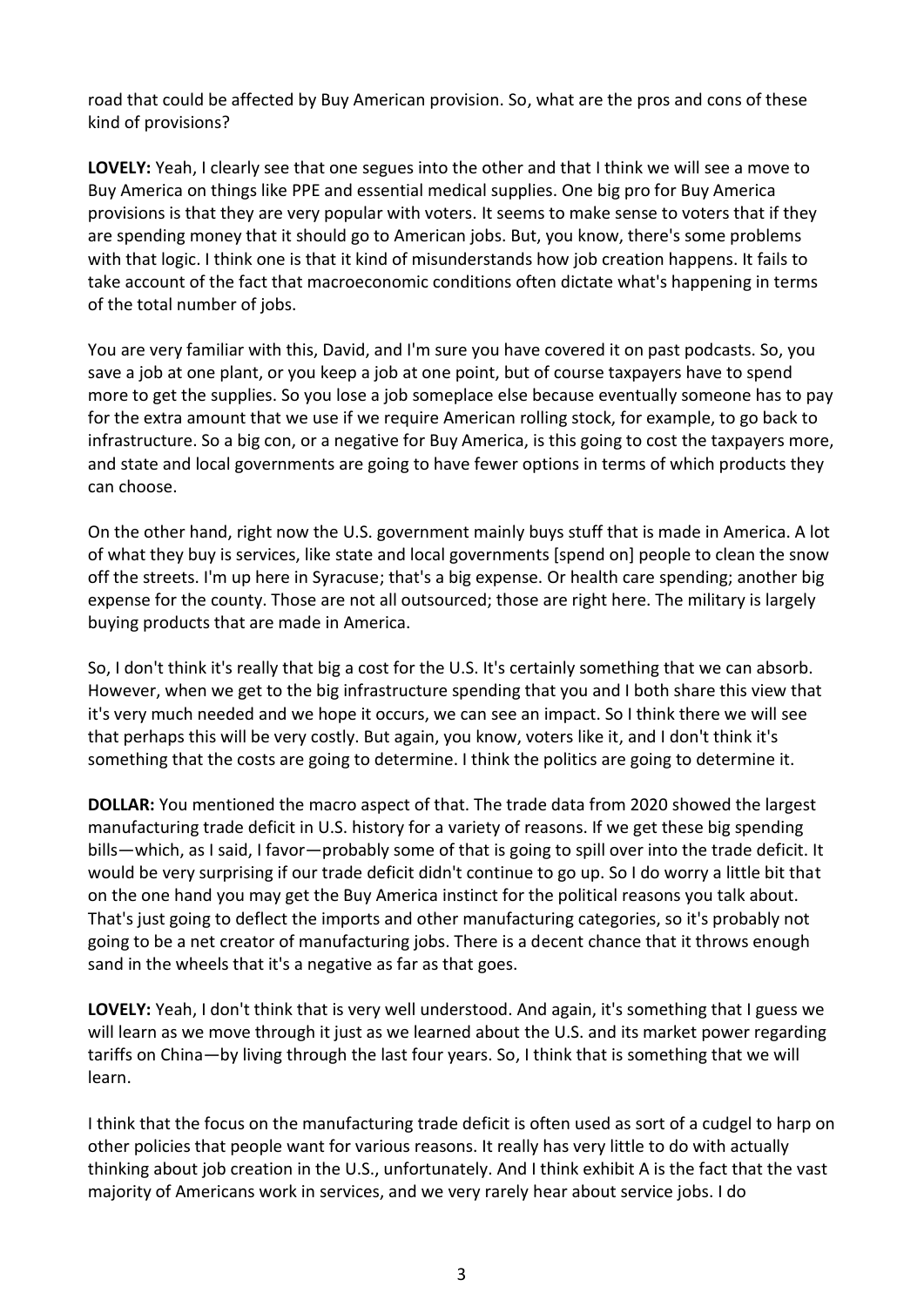understand that people place a special quality on manufacturing jobs. They may be unionized although increasingly they are not—but they pay on average somewhat higher wages, have benefit packages, and often steady work. That is believed up here in central New York where we still have manufacturing jobs. But it ignores the fact that so many people, and many of the younger people that are coming into the market, almost all of them will be in the service sector. And you don't hear "what about the service trade surplus we have? How do we keep that? How do we open up foreign markets for services?"

So, there is sort of this obsession with manufacturing and the manufacturing trade deficit that I think really leads us down a wrong path.

This clearly leads into the fact that we saw the Trump administration encouraging firms to leave China, in particular during the trade war. They saw that as a "twofer" policy. On the one hand, you can be tough on China and take on the alleged abuses of U.S. intellectual property and technology. And on the other hand, you could look like it was a labor market policy or a job creation policy. And clearly, I don't think that twofer existed.

**DOLLAR:** So do you actually see any reshoring going on? I mean, after four years of Trump policies, do we see American firms leaving China coming back to the United States?

**LOVELY:** Yeah, that's a really important question. I think that, by and large, the answer is no. We did see the tariffs have a significant impact on import volumes in the categories that were taxed. So, on average, the best academic studies suggest that if an item was taxed, the value of imports in that fell by about 30 percent. So that's a big hit. But by and large, those products were then procured or purchased from other countries like Mexico, Vietnam, Malaysia. So it only makes sense that if you were importing things that were not high tech, didn't require U.S. technology and U.S. labor, that you go to the next low cost place. That often was in Asia or next door in Mexico. And that was very sector specific, so Mexico would be the place you'd go for certain things, like certain auto parts. We already have a deep integration with Mexico. Many of sort of peripherals for computers moved to places like Malaysia or Vietnam where they were already making the white chords that you used to charge at your iPhone. So, you know, we just didn't see these jobs coming back.

I think some numbers might be useful here. China was providing about 15 percent of the world exports before the trade war, and they're still providing 15 percent of the world's exports.

On the other hand, countries do continue to see the need to reduce their dependency on China. The motivation is partly that they would like to have the jobs themselves, but I think for countries like Japan, South Korea and other places, what you see is a need to reduce the risk of having all the eggs in one basket. There is a big push for diversification as opposed to job creation at home. And I think the risk of being too dependent on China has been illustrated by China itself and its retaliation against Australia on Australia's call for an open investigation into the origins of COVID-19. It's a bit of a walking caution for other countries who certainly have not missed the lesson.

These countries are taking steps, and Japan, South Korea, they have reassuring funds and the reassuring funds are actually placing some real money on the table. I think Japan's approach is the most interesting, not only because they have actually already issued money but because they really understand the theory of comparative advantage, which, of course, is near and dear to the heart of any trade professor.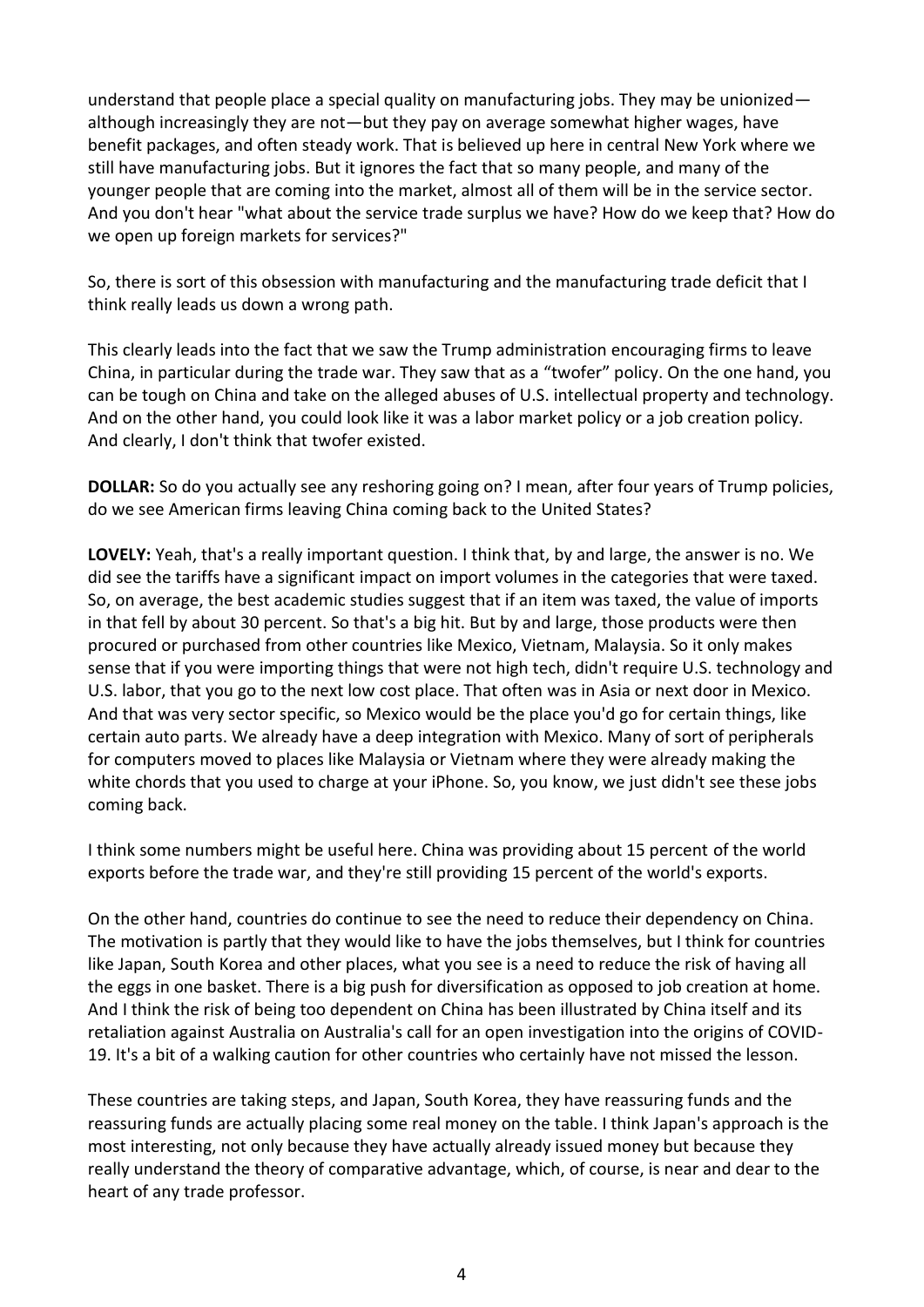They basically have said there are these products that we know are not going to be made competitively in Japan, and we are going to pay for Japanese companies to move some of their facilities out of China but to other parts of Asia, lower cost countries within Asia. So they are actually paying for Japanese companies to move operations to other parts of Asia, not back home. Then there are things that they think they can do competitively—higher tech stuff—and there, they are offering grants for to reduce the fixed costs of companies reshoring back to Japan.

So they acknowledge it is not this "oh, we are going to bring everything back to the U.S." Under the Trump administration, there was really no acknowledgment that these things were not appropriately made in the U.S. in the sense of the costs are just prohibitive. No company could remain afloat by doing it, whereas the Japanese are. So I think they are quite serious. The reason is really to diversify and to reduce risk, not really because they see it as a large job creation.

**DOLLAR:** So those statistics you added to our discussion are quite interesting. I saw kind of a case study of the Christmas lights market, which is a very small, very specialized market. America imports almost all the Christmas lights we put up every year. We used to import them almost completely from China, but in 2020 that was one of the items taxed at 25 percent, so we imported almost all our Christmas lights from Cambodia in 2020.

**LOVELY:** I imagine that means that I'm still going to get them up and one light won't work and half of the strand will be blinking, which always seems to happen to me no matter where they come from.

**DOLLAR:** I think all of those problems will persist. But you also mentioned that statistic that China's share of world trade is pretty stable. If anything, it went up a little bit in 2020. That's partly because China is exporting more to those ASEAN countries. ASEAN moved into first place as China's largest trading partner in 2020.

So, you know, China is sending equipment and components to places like Cambodia and Vietnam. And then there's final assembly and then the products come to the United States. So it's an adjustment in the value chain, but as you say, it's not bringing jobs necessarily back to Japan or the United States.

Now what you were describing about Japan's attitude, Australia, I think that is quite interesting. They have their worries about China's rise, but they were also part of this most recent trade agreement, the Regional Comprehensive Economic Partnership, which involves the 10 ASEAN countries plus China, Japan, South Korea, Australia, New Zealand. So do you think that kind of trade—this particular trade agreement—is going to have much effect on patterns of trade in value chains?

**LOVELY:** Yes, and I think you are raising a lot of interesting issues that really have to do with the fact that supply chains have been on the move for a long time—it didn't start with the Trump trade war—and they are changing quite rapidly within Asia itself.

When you are talking about the adjustment that we are seeing in Christmas lights—that's just a great example of how labor-intensive things are moving away from China because, you know, China's wages have been rising 10 percent or more in real terms for 20 years. That has to change your comparative advantage. Environmental costs are rising. The Chinese no longer preference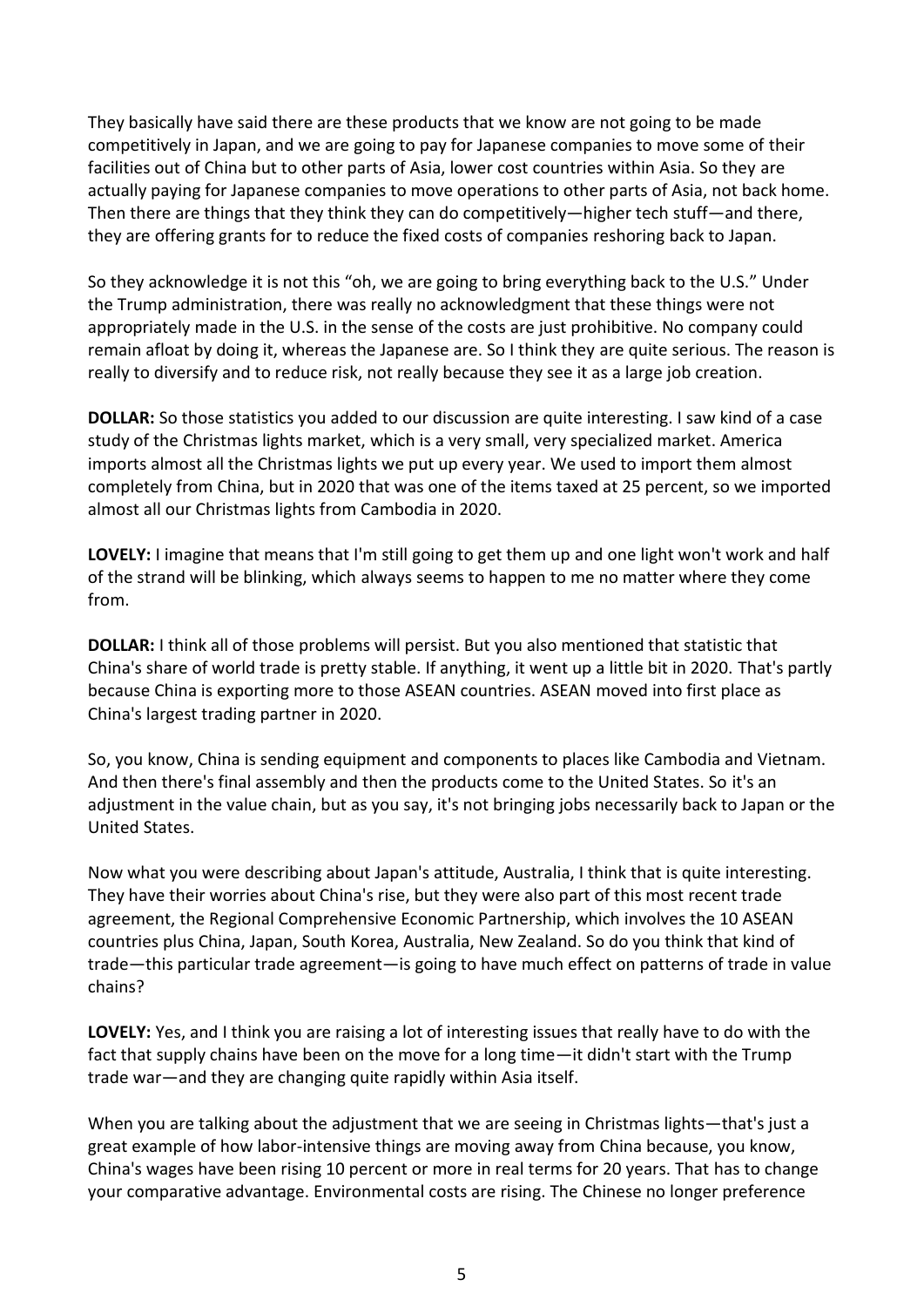this type of FDI, so we have to acknowledge the role that foreign invested enterprises play in China. 60 percent of U.S. imports from China are sourced from foreign invested enterprises operating in China, so they are very important actors in this trade. They have been—they and Chinese companies themselves—have been agents of change. One of the funny, ironic, things with the trade war is that we saw some activities move quite quickly, say to Vietnam, and those factories were actually Chinese-owned. So, we are importing from Vietnam instead of China, but we are still basically importing Chinese products made with Vietnamese labor in this case.

The supply chains have been on the move before, and RCEP is going to play a role, and I think it was negotiated to play a role. RCEP had been under negotiation for quite some time. You know, people call RCEP a low-quality agreement or soft-standards agreement because it doesn't have higher expectations for labor standards, environmental standards, that we built into the Trans-Pacific Partnership, but it does have something important, which is very generous rules of origin. This means that once a good clears—I haven't seen the final text; I don't think it's out yet, I might be corrected on that—but once a product has 40 percent of regional content, it just, you know, can flow from country to country. It could have imported inputs added after that so long as the total value of those doesn't exceed 60 percent.

So it's going to be very beneficial to build in Asia. With demand in Asia increasing more rapidly than in other parts of the world, at least in the advanced economies which naturally grow slower, we are going to see continued expansion of East Asia within the RCEP. So I think five, ten years from now, if you and I are lucky enough to be around, we are going to look back and say, "oh, RCEP looks like it was a success." It is built for business in that sense.

**DOLLAR:** I think the point you are making about rules of origin is very important. I generally favor these plurilateral trade agreements that we are seeing, but I worry about this proliferation of different rules. When you actually get down to the company level deciding do you want to follow the rules that would put you within the USMCA framework, for example, the Mexico-Canada-U.S. agreement? Or is it not worth the trouble? Do you want to just trade under basic WTO tariffs? You know, it's a lot of administrative trouble.

**LOVELY:** Well, yeah, and we see lots of companies that don't take advantage of preferences that they might because of those reasons; it's just too much trouble. Unfortunately, with the USMCA, I think the U.S. government, the Trump administration, insisted on going the other way, which is making the rules of origin even more opaque and more difficult to meet with a whole variety of restrictions on value added in the automobile industry. So that led the administration to worry that automakers would just give up and import the very low MFN rates that the U.S. has on auto. So, it does put pressure on. They may make themselves irrelevant by making it so complex, I guess.

I think that China and other members, ASEAN countries, are aware of that within the RCEP. So they still have a lot of bilateral and multilateral agreements within the RCEP that determine bilateral tariff rates. So still underlying this is the Jagdish Bhagwati spaghetti bowl of agreements. The idea is supposed to be that those would eventually be made consistent with each other over time. Whether or not we are going to see that remains something we will have to watch for.

To the extent that RCEP and the generous rules of origin actually take off you might see it because then companies would be incentivized to lobby their governments to rationalize these differences. I'm creating, I'm finishing, I'm assembling a car or auto part in Thailand and I want to import it to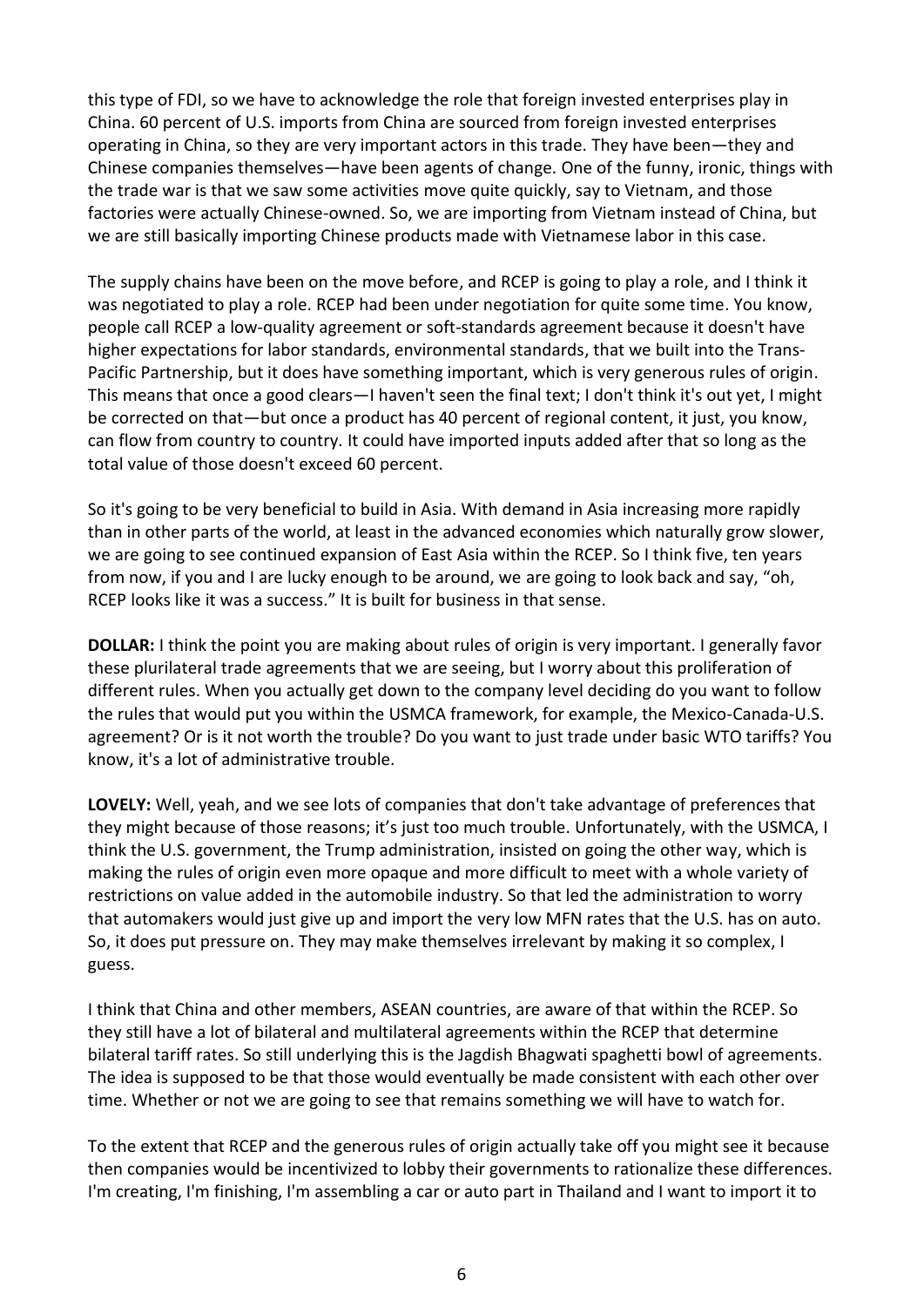these two countries and they have different tariff rates and different rules and, you know, this is a headache for me. So that would provide some pressure for those things to be changed. That often is—in the past, at least in the U.S., we saw that companies' commerce was a key driver of having the U.S. interested in creating trade agreements with other countries. So that operates outside the U.S. as well—that political dynamic.

**DOLLAR:** So we have two big Asian trade agreements which the U.S. is not party to: The RCEP we were just discussing and you mentioned the Trans-Pacific Partnership. President Trump pulled out of [the Trans-Pacific Partnership]. Do you think there's any realistic chance that the Biden administration would want to get in, particularly into the CPTPP which is the actual implementation of the 11 countries that remained after the U.S. pulled out?

**LOVELY:** Yeah, this is a really important question a lot of people are asking. I think, like many other people do, that there is a short-run and medium-run answer to this. In the short run, the answer is no. The Biden team has very consistently—and even again last week following up on the calls that were made between the United States and China at the highest levels of the two governments the U.S., President Biden and his team, reaffirmed the need for America to be strong in their in their terms before taking on China, but also in terms of taking on anything like the TPP. So while the U.S. economy is trying to deal with the pandemic, get it under control and get the economy revived, we are not going to see anything like this. There's no appetite for it.

On the other hand, the team has also promised a comprehensive review and strategy for Asia, and many analysts have long urged them to think about China within the context of the larger Asian region. That was one of the key motivations behind the Obama administration's interest in negotiating the Trans-Pacific Partnership, and I think that they will return to commerce as a key part of an Asia strategy. It can't just be military, can't just be aid. It has to be commerce. Commerce has to be part of that.

Then you have the TPP. you have important allies of the United States, like Japan, who would like the U.S. in TPP. So there will be forces that are pushing them in that direction. And I think, depending on the politics of the next few years, we could see the Biden administration in the second half of the term talking about TPP.

**DOLLAR:** Last question for you, Mary, is about U.S.-China trade policy. The Biden administration is reviewing the Phase One trade deal and larger U.S.-China economic relations. What would you recommend to them in terms of China policy? Because, frankly, what we have been doing has not really led to any significant change in practices, so it's hard to argue that there's any kind of success. It's also not an easy issue, obviously. What do you think Biden will do and what would you encourage the administration to do?

**LOVELY:** That's a tough question. I think it's an important question. On the one hand, yes, the Phase One deal did very little. It created these unrealistic purchasing targets. We know that the president was given a number and he said "double it." So, to some extent, they were pulled out of the air. My colleague at Peterson, Chad Bown, has quite completely and fully covered this in terms of the ramifications of not only why China failed to meet the purchasing agreements, but what this means for us.

You know, mandated trade was never going to be a long-term strategy for the U.S. We can buy something, but what happens in the long run? There was no market opening. In fact, tariffs remain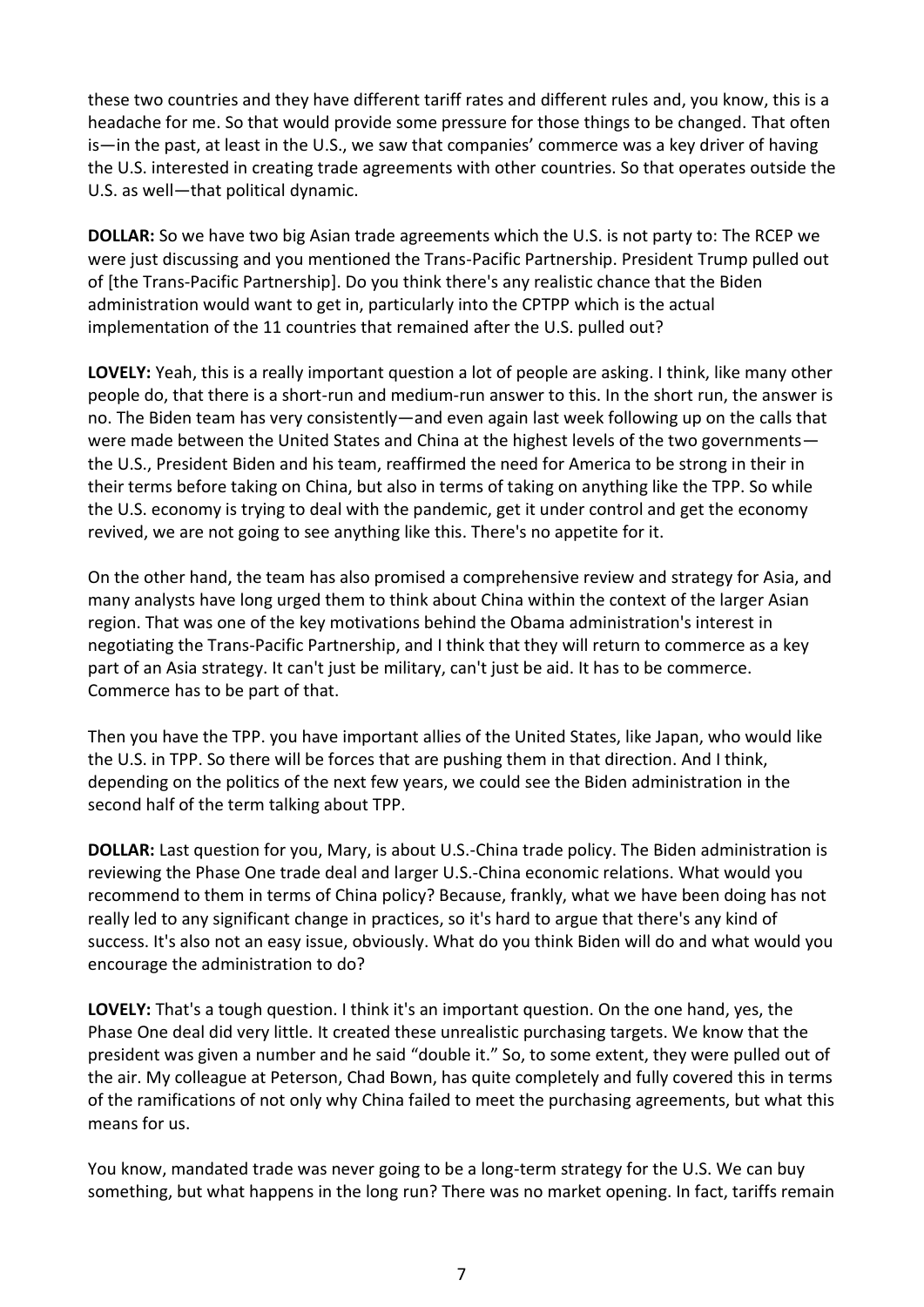on U.S. exports that are trying to make their way into the Chinese market. So, in some sense, we are in a worse situation than we were before.

The Biden administration clearly knows this. In their campaign literature, they were quite pointed in criticizing the Trump tariffs on China. They noted the academic research showing that it was American businesses and consumers who were bearing the burden of the tariffs; that it was hurting American companies. So they know that these are not good for us economically.

On the other hand, you cannot look weak on China. So how are they going to remove something that they think is bad for the United States while still looking tough on China? I think that is the problem.

Here, I think there's two possible routes that they could go. One is to just increase or liberalize the exclusion process. So the exclusion process is the way that U.S. firms can come forward and provide evidence that they are being hurt by the tariffs and the government will grant relief. Interestingly enough, members of the incoming administration have pointed to the exclusion process and said that President Biden wants to make it more transparent and fairer. And I think that's really important. Every American should have the right to petition its government equally. But that may also signal that they are going to use that in a way to reduce the costs for American manufacturers.

The other option is to negotiate some of these tariffs away. Here, my priority would be to increase American exporters' access to the Chinese market. We have to remember that the original Section 301 case, which was the legal basis for the Trump administration to go forward with its tariffs, was about how American corporations, how their foreign affiliates in China were treated by the Chinese government. There were many other aspects, cybersecurity issues, et cetera. But the main claims were that by forcing American companies into joint ventures, American technology could be stolen or transferred under force. So, that's about U.S. corporations abroad. The Biden administration wants to focus on jobs here at home. Then they should be talking about exports, access to foreign markets. And I think it could be a winner for them to trade some of these tariffs for market access.

This is a problem that's going to continue, I think. What China has learned from the Trump administration's policy is that it needs to be self-sufficient, especially in technology. But they have practiced forms of import substitution even as they have liberalized, and I think that has kept some products that America is very competitive producer of out of the market. We need to find where we can best open up those markets and let American exports in. I think that would be worthwhile. So there's two routes: exclusions and negotiating some of the tariffs away.

**DOLLAR:** I'm David Dollar and I've been talking to Mary Lovely about the emerging trade policy of the Biden administration. I think it's fair to say that trade policy is not a first-headline issue as the Biden administration faces domestic and international crises, but we have just run through a set of issues, pretty important contemporary issues, and trade policy finds its way into just about all of them. So thank you very much, Mary, for your wisdom and for your recommendations.

**LOVELY:** You're welcome. It's my pleasure.

**DOLLAR:** Thank you all for listening. We'll be releasing new episodes of Dollar & Sense every other week, so if you haven't already, please subscribe wherever you get your podcasts and stay tuned.